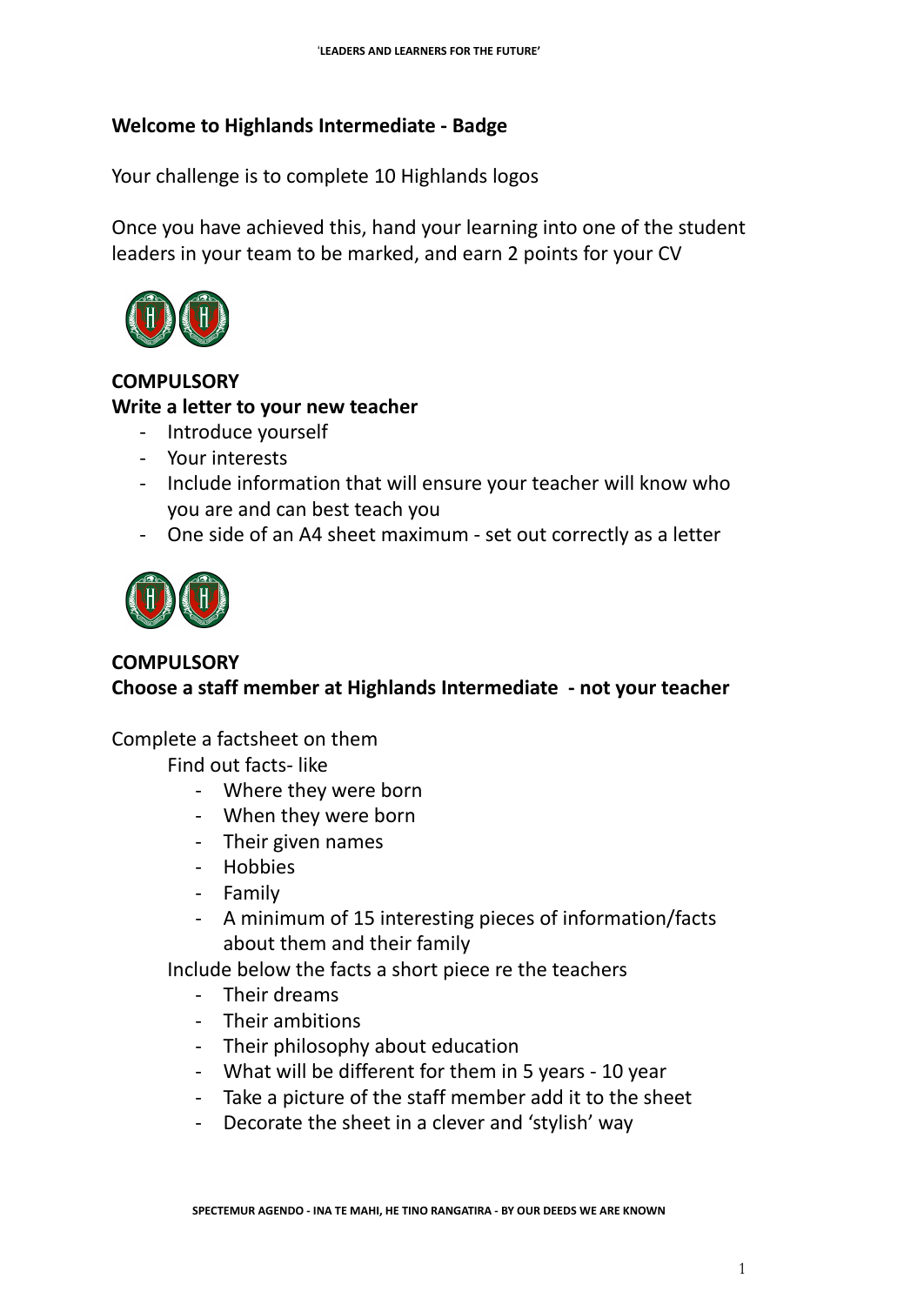

#### **COMPULSORY**

#### **School song**

- Find a copy of the school song and copy it down neatly
- Underneath the lyrics write an explanation of the song and what the meaning is of the song
- Use the RAWE school values (3 values) as headings and list 8+ attributes that you have that show you identify with the school values
- Under each value and its list create a short 3/4 box/bubble (Your teacher can explain this if needed) cartoon to describe/explain the value



#### **School Website**

Investigate the Highlands Intermediate school website Find the following and write a short (Three bullet points) piece to show your understanding

- 1. Where are the daily notices?
	- a. What is this useful for?
	- b. How/who will monitor this site?
- 2. On the introduction page
	- a. Write in your own words what the main points are
- 3. We have ideas to improve our website as a new year seven what do recommend we add to the website? Make a list and give a succinct reasons for your ideas/recommendation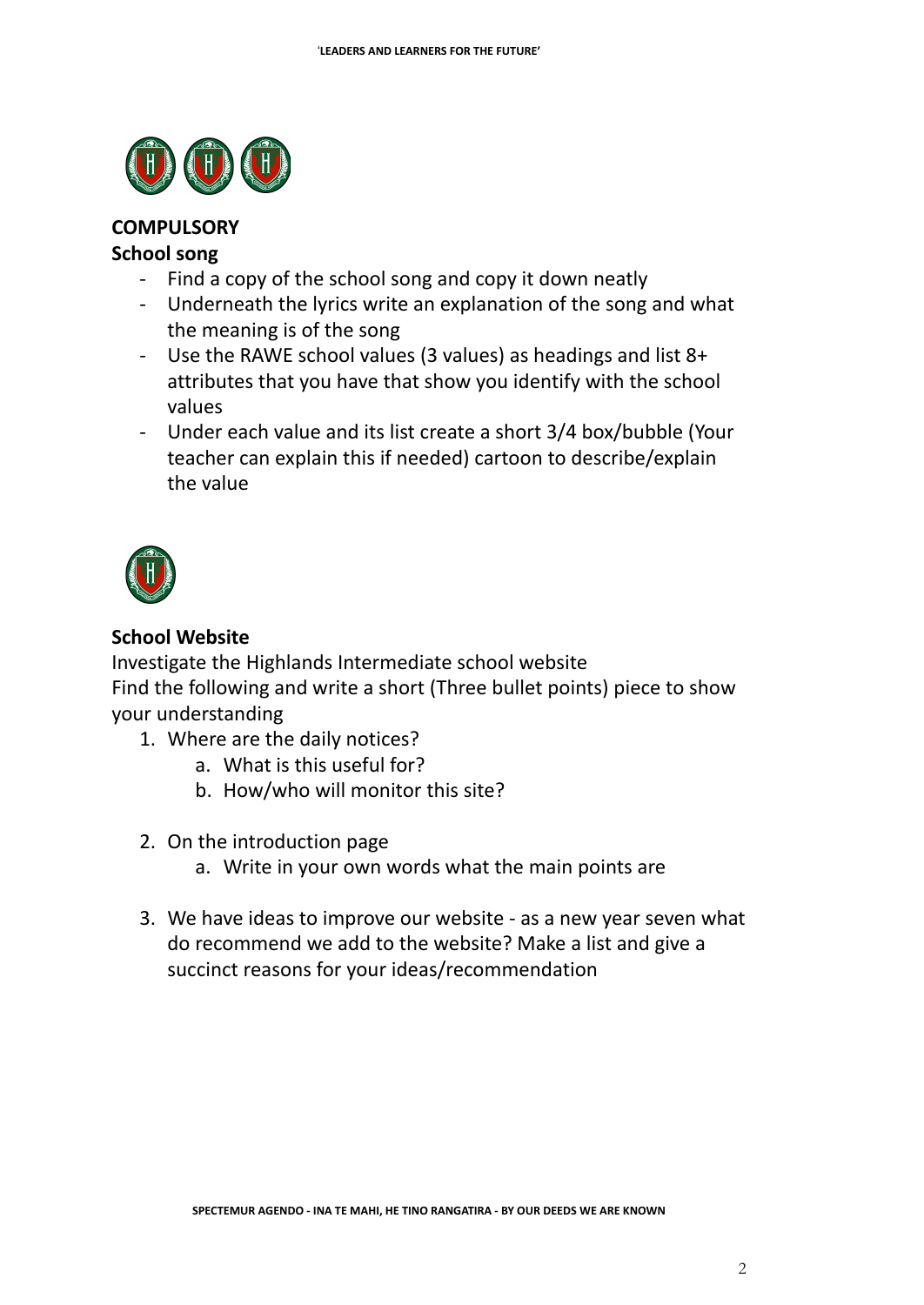

#### **What is your Team name?**

Research the meaning of your Team name

- What does it mean
- Is there a story relating to your team name
- Write an explanation of your Team name ½ A4 page expected

Research 'Koru' design'

- Using koru, create a pattern that could signify your team, team name - Fold a piece of A4 in half, cut along the line, join the two pieces lengthways and develop your pattern along that piece



## **Myth - Legend**

Research and retell in your own words a local legend (Local being in the Ngamotu/New Plymouth region)

- One side of A4
- Ghost artwork/picture in behind the writing
- Use koru design or similar as a border



## **Answer the following in detail - include the question in the answer**

- What are the rules about hats at Highlands and why?
- What is RAWE, what does it mean, what does it mean to you?
- What colour is the Lockdown procedure?
- What colour is the Evacuation plan?
	- What is the signal for a lockdown?
	- Where do we meet following an evacuation?
- What is the legal expectation for evacuations in schools?
- Why do schools need this information?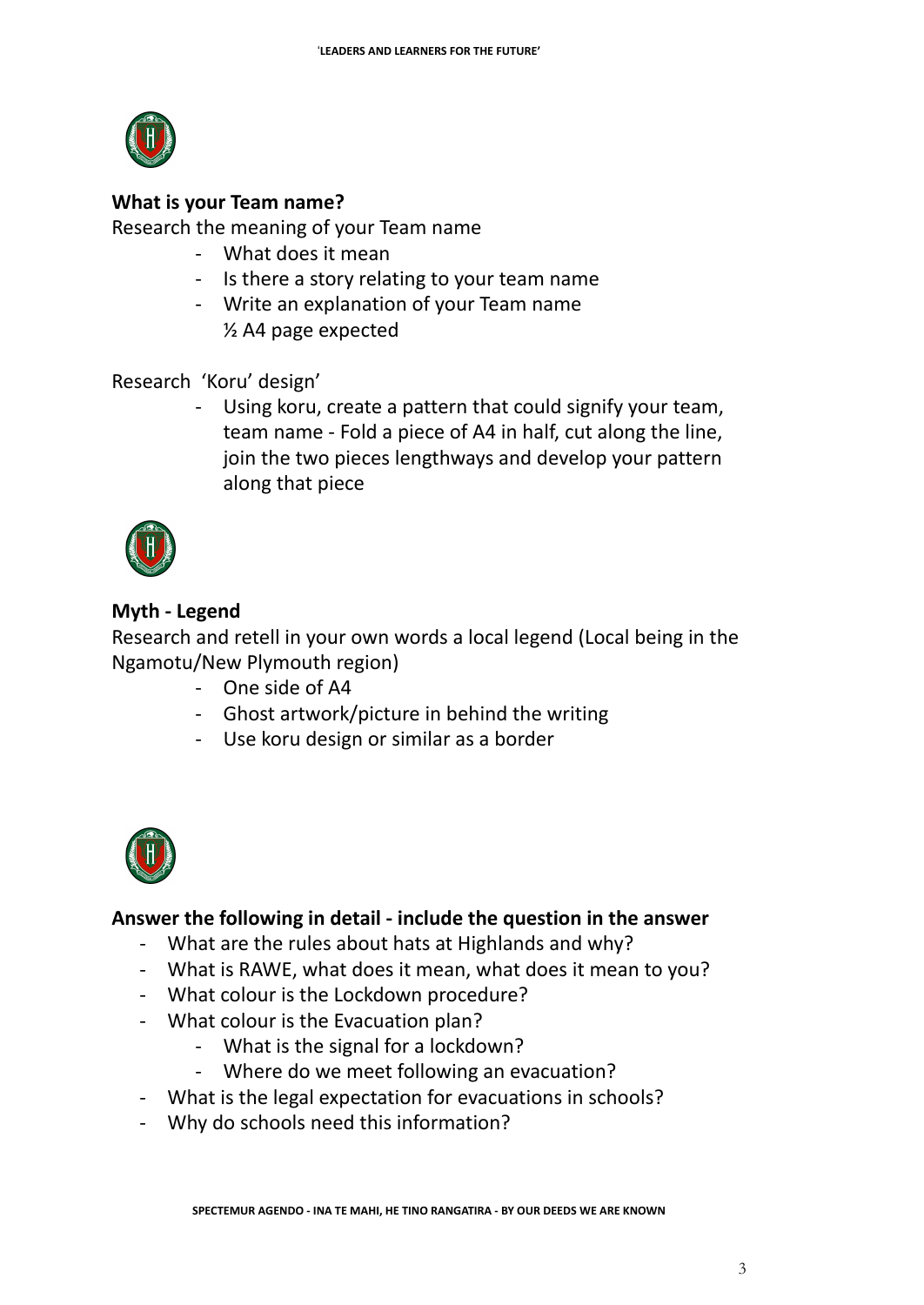

#### **Design**

- Design a logo that incorporates our school name in English and Maori and includes the school values
- If you go to the Visual Arts room and show your draft the Visual Arts teacher will supply you with a paper to complete your good copy



## **General Knowledge**

- Create a 20 question quiz about Highlands Intermediate get your teacher to check it to ensure it is interesting and has 'deeper' questions that show you know about your school (No - Yes No type questions)
- Once completed ask your teacher to make a photocopy copy and give the quiz to someone in your class
	- Give them a mark out of 20
	- Reflective After someone in your class has completed your quiz, what could you do to make your quiz better? (Write the reflection at the bottom of your quiz)
- Hand in the original quiz with answers and a reflective statement on how you could improve your quiz as part of the badge learning



#### **Maps**

There are two maps of the school mounted in the school grounds Find both of these maps - take a photo of each of the maps - put the photos onto two separate sheets of paper (A4)